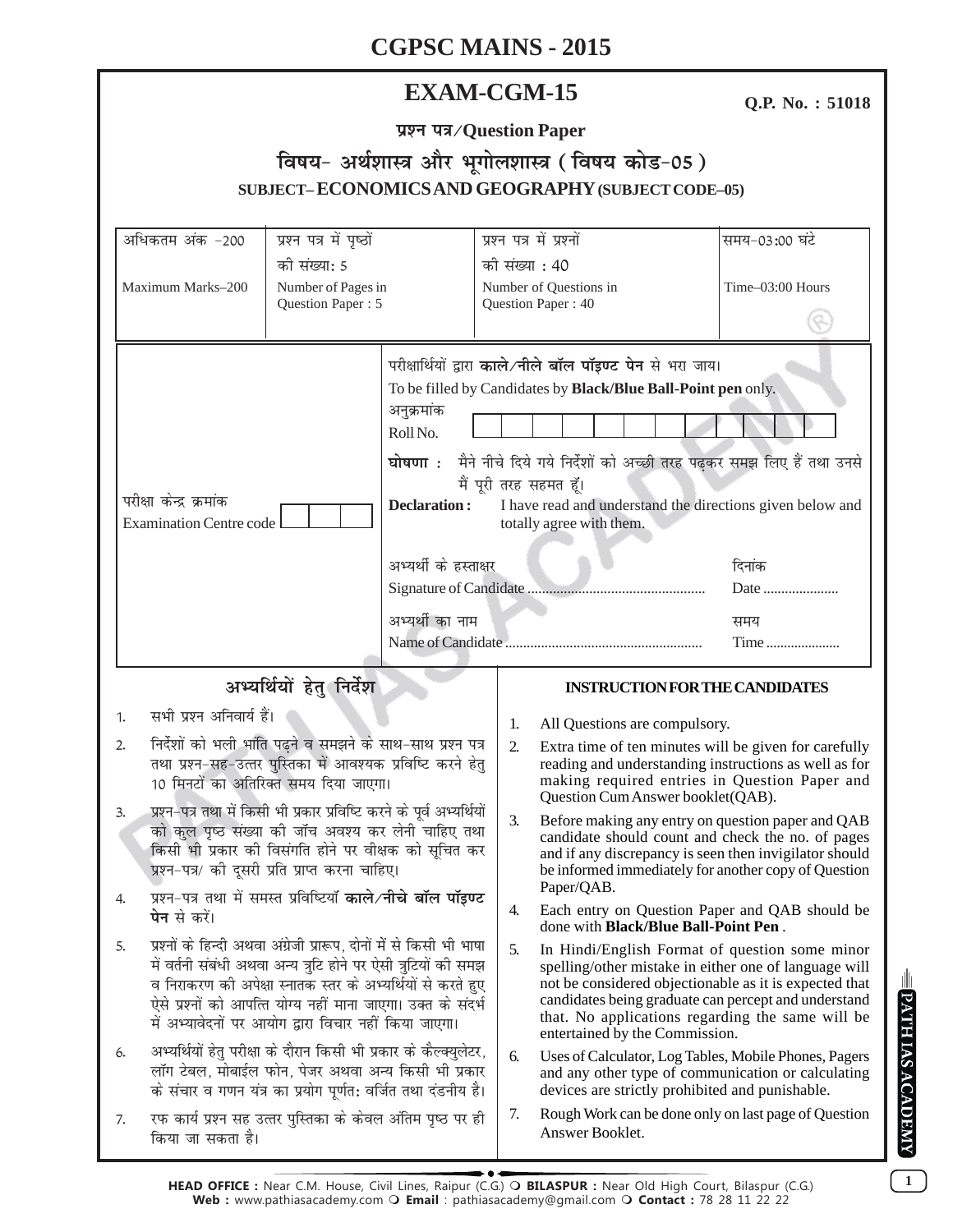# खण्ड-1 SECTION-1 (उत्तर की शब्द सीमा-30, अंक-02)

| 1.               | 'सांकेतिक आयोजन' का क्या अर्थ है ?                                 |
|------------------|--------------------------------------------------------------------|
|                  | What is the meaning of 'Indicative Planning'?                      |
| $\overline{2}$   | भारत में 'बेरोजगारी' को कैसे मापा जाता है ?                        |
|                  | How is 'unemployment' measured in India?                           |
| $\mathfrak{Z}$ . | 'व्यय योग्य आय' से आप क्या समझते हैं ?                             |
|                  | What do you understand by 'Disposable Income'?                     |
| 4.               | 'एल.पी.जी.'(LPG) व्यूह-रचना का क्या अर्थ है ?                      |
|                  | What is meant by 'LPG' strategy?                                   |
|                  |                                                                    |
| भाग -2           |                                                                    |
| 1.               | क्या जनसंख्या वृद्धि आर्थिक विकास में बाधक है ? समझाइए।            |
|                  | Is population growth an obstacle in economic development? Explain. |
| 2.               | हरित लेखांकन क्या है ?                                             |
|                  | What is green accounting?                                          |

दीनदयाल उपाध्याय ग्रामीण कौशल योजना के मुख्य उद्देश्य क्या है ?  $\mathfrak{Z}$ .

What are the main objectives of Deen-Dayal Upadhyaya Gramin Kaushal Yojana?

राष्ट्रीय विकास परिषद के कार्य क्या है ?  $\overline{4}$ .

What are the functions of National Development Council?

# भाग $-3$

भाग -1

सामरी पाट की स्थिति एवं भौतिक स्वरूप का वर्णन कीजिए।  $1.$ 

Describe the location and physical characteristics of Samary Pat.

अबूझमाड से आप क्या समझते हैं ?  $2^{\circ}$ 

What do you mean by Abujhmar?

छत्तीसगढ राज्य में अनुसुचित जनजाति साक्षरता के वितरण को लिखिए। 3.

Write a distribution of scheduled tribes literacy in Chhattisgarh state.

छत्तीसगढ़ में व्यवसायिक संरचना का वर्णन कीजिए।  $4.$ 

Describe the occupational structure of Chhattisgarh.

# भाग -4

छत्तीसगढ सरकार के कौन-कौन से व्यय बाध्यता के साथ राजस्व व्यय के प्रमुख घटक है ? 1.

Which expenditures of Chhattisgarh Government are committed and principal components of revenue expenditure?

OFFE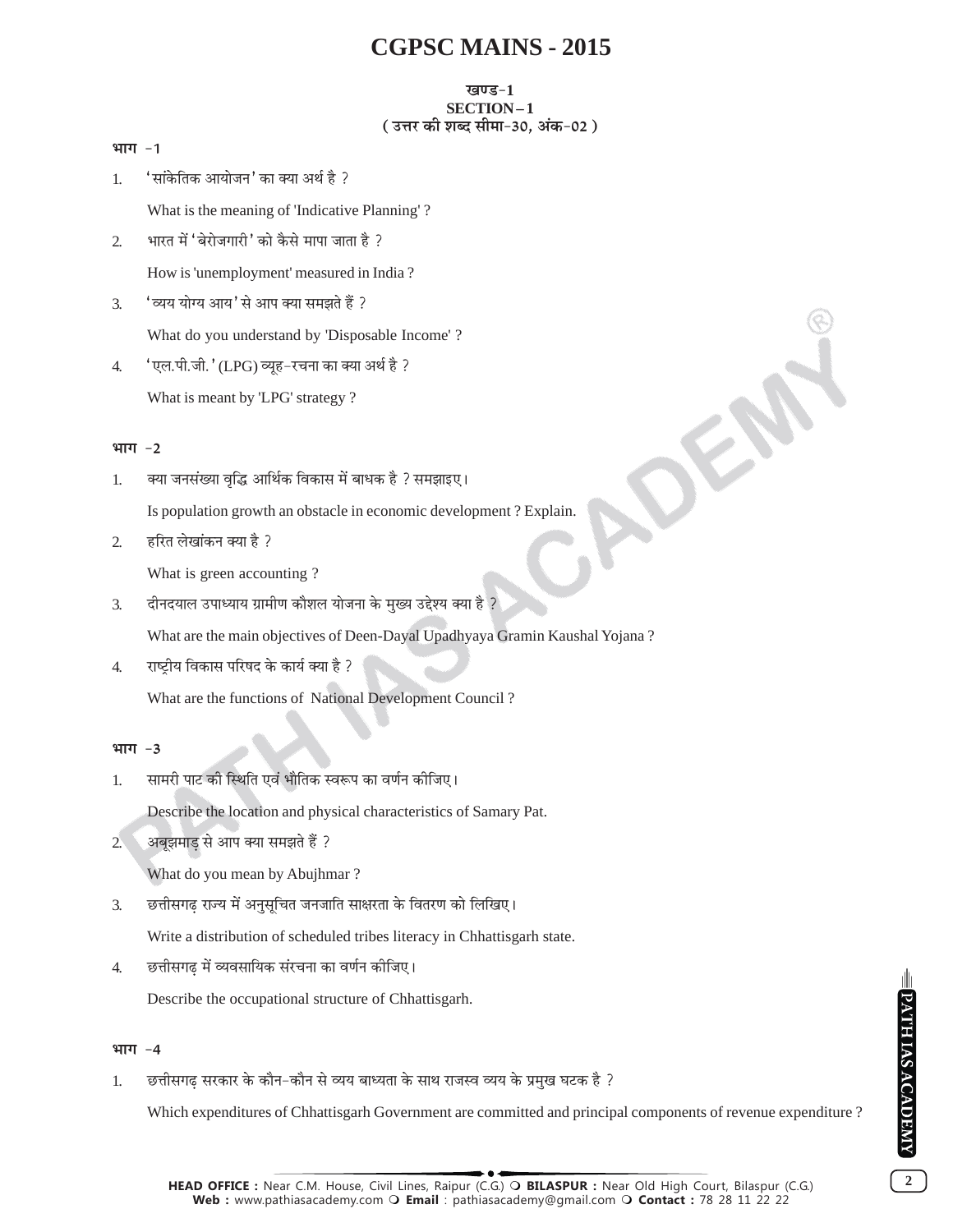- $\overline{2}$ : छत्तीसगढ के गन्दी बस्तियों की साक्षरता दर में वर्ष 2001-2011 की अवधि में क्या महत्वपूर्ण परिवर्तन हुआ है What important change has taken place in literacy rate of the slums of Chhattisgarh during the period of 2001-2011?
- खाद्य-सुरक्षा अधिनियम, 2012 के अन्तर्गत छत्तीसगढ के किस जिला में सबसे अधिक संख्या में राशन कार्ड वितरित किए गये हैं ?  $\mathfrak{Z}$ . In which district of Chhattisgarh, the maximum number of ration cards are distributed under Food Security Act, 2012?
- गैर-योजनागत व्यय क्या है ?  $\overline{4}$ .

What is non-plan expenditure?

## भाग -5

जल संसाधन संरक्षण से क्या आशय है ? 1.

What do you mean by conservation of water resource?

"किसान समृद्धि योजना" क्या है ?  $\overline{2}$ 

What is "Kisan Samriddhi Yojana"?

एलीफेन्ट रिजर्व क्या है ?  $\mathfrak{Z}$ .

What is Elephant Reserve?

छत्तीसगढ में इंदिरा ग्राम गंगा योजना बताइए।  $\overline{4}$ 

State Indira Gram Ganga Program in Chhattisgarh.

## खण्ड-2 SECTION-2 ( उत्तर की शब्द सीमा-60, अंक-04 )

ADE

# भाग -1

' भौतिक आयोजन' तथा ' वित्तीय-आयोजन' में विभेद कीजिए।  $\overline{5}$ .

Differentiate between "Physical Planning" and "Financial Planning".

'सरकारी उद्यमों की विफलता को निजीकरण के द्वारा सुलझाया जा सकता है।' इस कथन पर अपना विचार व्यक्त कीजिए। 6.

"The failure of the Government Enterprises can be solved through privatisation".

#### भाग  $-2$

भारत में संघीय-वित्त की मुख्य समस्याएँ क्या है ? 5.

What are the main problems of Federal-Finance in India?

'राष्ट्रीय ग्रामीण आजिविका मिशन' के मुख्य लक्ष्य क्या है ? समझाइए। 6.

What are the main objectives of 'National Rural Livelihood Mission'? Explain.

# भाग -3

महानदी के सिंचाई परियोजना का वर्णन कीजिए। 5.

Describe the Mahanadi irrigation projects.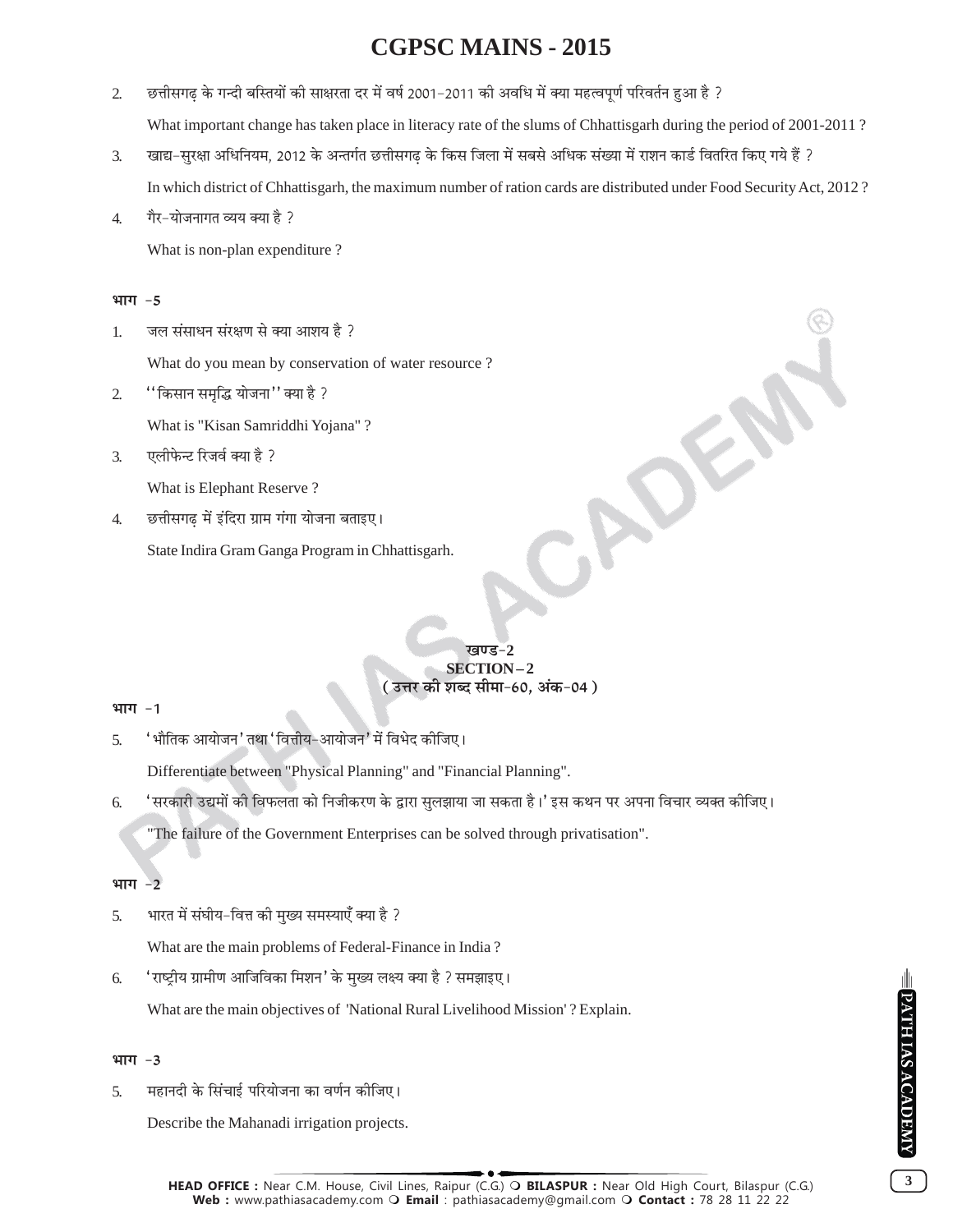## 6. ङितीसगढ के वन सम्पदा का वर्णन कीजिए।

Describe the forest resources of Chhattisgarh.

### भाग -4

5. अनुसूचित जनजाति वर्ग के लोगों के पिछडेपन के कारणों की व्याख्या कीजिये।

Explain the causes of backwardness of people of Scheduled tribes.

6. छत्तीसगढ में आय की असमानता पर अपने विचार दीजिए।

Give your opinion on the income inequality in Chhattisgarh.

## भाग -5

5. छत्तीसगढ के लघ वनोपज क्या है ?

What are the small forest produce of Chhattisgarh ?

6. ङित्तीसगढ में सार्वजनिक वितरण प्रणाली की भूमिका बताइए।

Explain the role of public distribution system in Chhattisgarh.

# खण्ड-3 **SECTION – 3** ( उत्तर की शब्द सीमा-100, अंक-08 )

OFF

#### भाग -1

7. भारत में रोजगार के वर्तमान सूझाव क्या है ? संक्षेप में चर्चा कीजिए। What is the recent trends of employment in India ? Briefly discuss.

# भाग -2

भारत के नियंत्रक एवं महालेखा परीक्षक के कर्तव्यों एवं शक्तियों को स्पष्ट कीजिए।

Explain the duties and powers of the Comptroller and Auditor General of India.

# भाग -3

7. ∑ छत्तीसगढ प्रदेश में मैकल श्रेणी की स्थिति एवं भौतिक स्वरूप का वर्णन कीजिए।

Explain the location and physical features of Maikala range in Chhattisgarh region.

# भाग -4

7. छत्तीसगढ सरकार की बजटीय नीति पर अपने विचार व्यक्त कीजिये।

Give your opinion on budgetary policy of the Government of Chhattisgarh.

# भाग -5

7. ∑छत्तीसगढ में गैर-परम्परागत ऊर्जा संसाधन का वर्णन कीजिए।

Explain the non-conventional energy resources in Chhattisgarh.

**4**